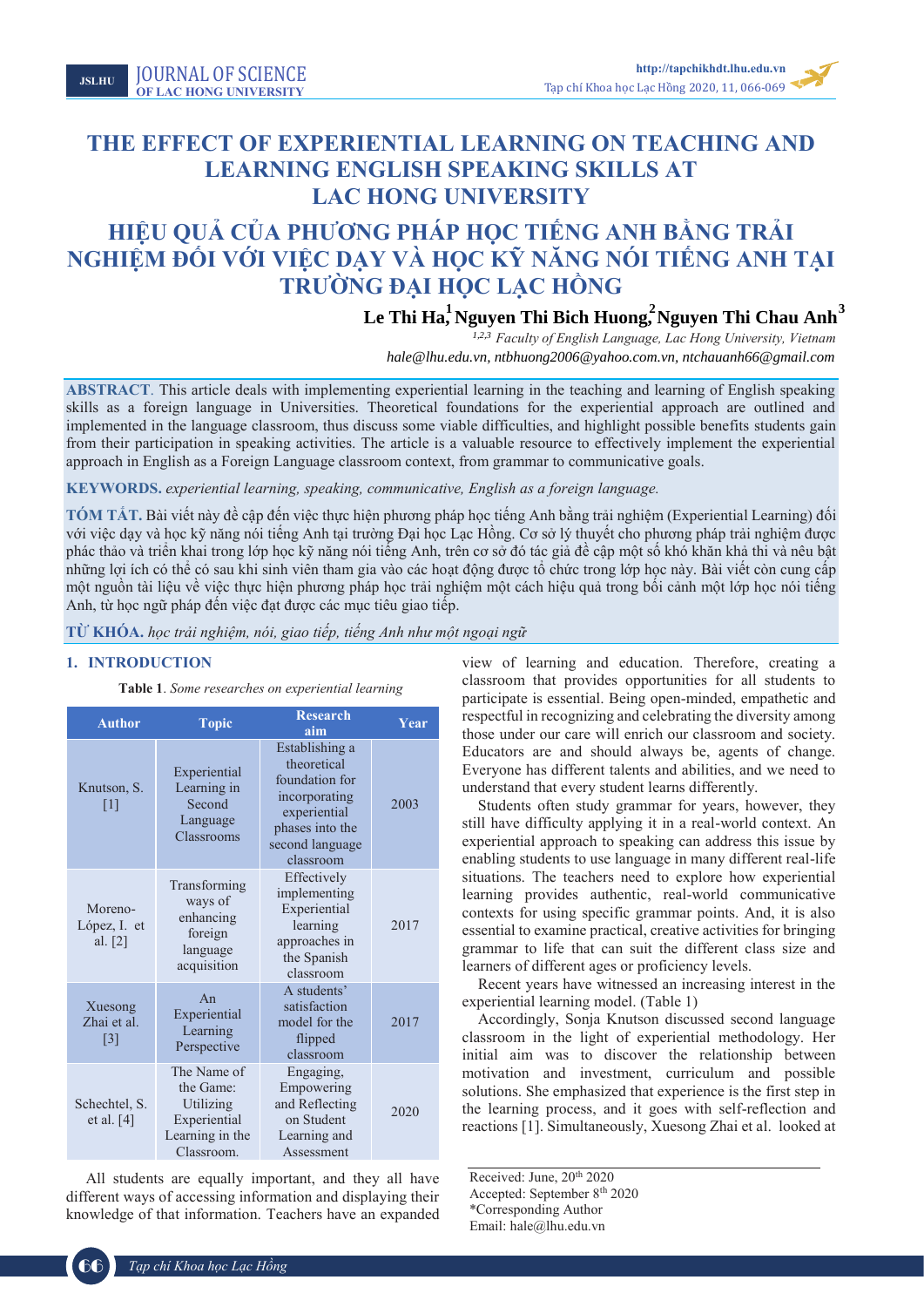the level of students' satisfaction with the flipped classroom based on the experiential learning theory [3].

Experiential learning is a student-focused approach which supports and engages the learners to do, to reflect and to make their learning process happen. This article explores the practice of experiential learning as the basis for delivering engaging and useful speaking activities.

# **2. CONTENT**

# **2.1 Benefits of experiential approach in foreign language settings**

This learner-centred approach enables students to participate in the learning process actively. They can apply what they have learnt immediately into solving the realworld situation. One of the keys to be successful is to have sufficient knowledge, suitable attitudes and necessary skills so that learners can face challenges and overcome obstacles to be dynamic at work upon their graduation.

Secondly, learners have many opportunities to get real-life experience which is hard to have in one-way lectures from the teachers because "I hear and I forget, I see and I remember, I do and I understand" enunciated by Chinese philosopher and reformer Confucius (551 BC to 479 BC). From such experience, students can reflect on their learning, and decide their learning style by involving in language classroom activities.

With the useful language in each lesson, students will have favourable opportunities to practice in various communicative situations [4]. This method allows them to get instant feedback from the instructor and their peers as well. This reflective learning helps develop students' target language skills from each grammar point to language use. They then work on it by immediately applying useful language to solve specific tasks together.

Thirdly, in the experiential approach, learners have a collaborative environment to improve their communication and teamwork skills. Being in the same project together, they will decide what they should agree with each other to get the final persuasive result together. Win-win negotiation shines in experiential learning. Simultaneously, they will improve not only their speaking skills but also interpersonal skills, and to come up with bright ideas together.

Experience is the first stage in the learning process because it shows the learner's ability in their reflection on their learning process. Therefore, experiential learning is based on the ideas of reflective learning and requiring the personal involvement of the learner. Teaching English as the foreign language through the use of experiential approach encourages learners to gain knowledge, develop English language skills, and shape their positive attitudes through the experience of working together on a specific task. Phases 3 and 4 (reflect and apply) allow learners to engage actively with their own past experiences and focuses them on the future.

In English speaking lessons, experiential learning enables students to engage actively in the learning process, to learn language by using it in real settings, to explain what they are learning and how they are learning. Once students get exposed to the language, they will participate enthusiastically, reflect on their own learning experiences, and apply right what they have learnt into the real-life scenarios. Thus, one of the significant benefits of experiential learning reflects on the investment that learners make toward their particular project. When they have the motivation, learning English speaking skills is not a big obstacle for them because they get highly interacted with native speakers, and later on, they will seek opportunities to practice the language outside of class. Lifelong language learning remains long after formal language study is over.

## **2.2 Teacher role in project-based learning**

The teacher role matters in experiential approach because this learner-centred technique requires them to be a facilitator, an advisor, a prompter, and helper rather than being a teacher-as-expert. To do so, they should be wellprepared with the steps of a good plan and can make the lesson viable to a different class with different levels of students.

However, it should be made clear that students are not free from teachers' supervision. Giving advice, support with practical skills are necessary for each phase of the project. Students will not feel that they are left alone, and teachers will have a close connection with them as well.

# **2.3 Four phases in the experiential learning cycle in English as a foreign language**

## **2.3.1 Prepare (exposure phase)**

This phase prepares students for participation stage because it activates background knowledge and experience. Before students take part in any activity, they should be able to look through the overall picture of the lesson objectives and goals. At this stage, teachers could teach common vocabulary, useful language or even grammar points. The better teachers prepare, the more engaged students will be.

## **2.3.2 Do (participation phase)**

Students now really get engaged in the activity. For speaking lesson, they will take particular roles and act out the conversation by using necessary language and vocabulary that the teacher already introduced in the prior stage.

## **2.3.3 Reflect (internationalization phase)**

After the activity finishes, learners have a given time to reflect and share their feelings, and especially their experience when taking part in the role play. Their language learning journey does not merely mean how many vocabularies they can remember. It is how well they apply in each situation to make communication happens. Teachers should create a forum or survey to ask students for their sharing on their experience, both positive and negative one in an open manner.

## **2.3.4 Apply (transfer phase)**

The last phase is when they could link what they learnt in the classroom with a real-world context. It is essential in a learning process because they can use what they learn in solving situation and communicating with other people in the real scenarios.

# **2.4 A case study of experiential learning: from theory to practice**

#### **2.4.1 Participants**

Twenty-two English-majored students, aged 18-19 years, in the Faculty of English Language at Lac Hong University in Vietnam took part in the project. The project lasted three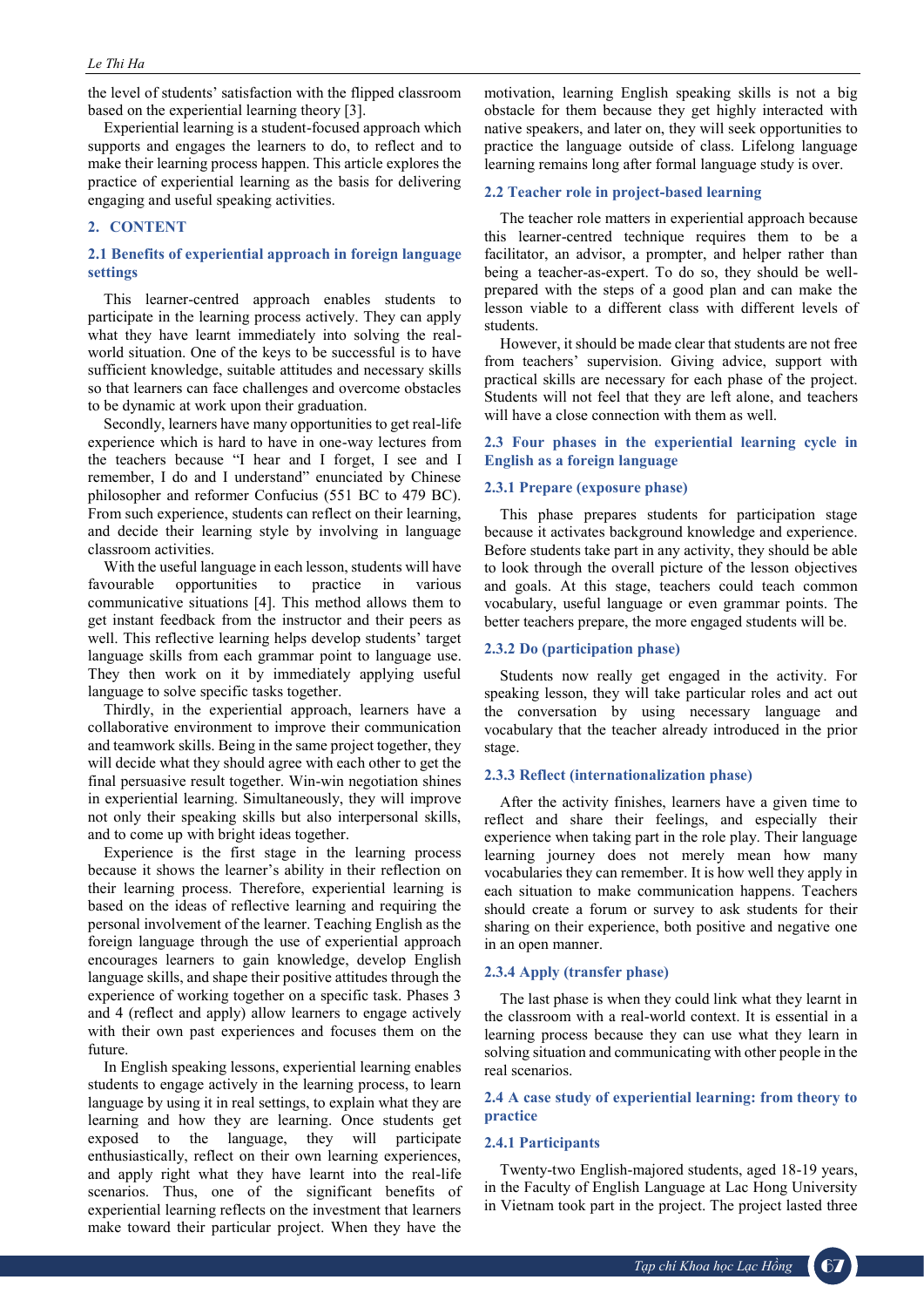months and students worked on it for three hours per week, in the English speaking coursework.

The ultimate aim was to equip students with useful language and necessary vocabulary they could use in a specific situation.

## **2.4.2 Sequence of experiential learning**

In the following specific lesson, the topic is Restaurant. Before teaching important vocabulary, learners share about their experience related to ordering food at restaurant and watch a video between two customers talking to a waiter at the restaurant. The purpose of this activity is to activate student's prior knowledge and to help them see the level of formality will also affect to their communication result.

# **Phase 1: (Prepare)**

Some warm-up questions could be:

- 1. Do you often eat out?<br>2. What's your favourite
- What's your favourite restaurant in Bien Hoa city?
- 3. When did you last eat out at a restaurant?
- 4. Who did you go eating out with?
- 5. What did you order?

The video is then shown on the slide so that learners can see how different language is used and why formality affects to the communication results. After watching, they will note down some useful language in welcoming customers, ordering food and taking order. Stress pattern and intonation will also be focused in this section because learners will apply in the role play later.

## **Phase 2: Practice the restaurant role-play**

In this phase, student would participate in the role-play. Teacher can give learners a simple menu, or they themselves can design their own menu for some specific food and drinks. At this stage, students use the useful language what they have been given before to take the role of waiter and/ or customer. They can do this activity several times with different partners to improve their speaking skills.

## **Phase 3: Reflect**

After finishing the classroom activity, students discuss how the role-play went and their feelings during the roleplay, or think of the language that they learn during the class. Specifically, they would think about what went well or did not go well.

|  | <b>Table 2.</b> Think-Pair-Share |  |
|--|----------------------------------|--|
|--|----------------------------------|--|

| 1. What did you like about the activity?        |
|-------------------------------------------------|
| 2. Compare to the last time you ordered food in |
| a restaurant, was it different?                 |
| 3. What did you find most difficult about       |
| ordering food in the restaurant?                |
| 4. How did you feel during the role-play?       |

Students now will have chance to discuss these questions with their partners and finally put their comments on Padlet which is prepared by the teacher.

# **Phase 4: Apply**

Students apply what they learn to different situations. They might plan how to order food in real life and think about how they might do things differently.

**Table 3.** *Menu design*

Design or find the menu for your favourite restaurant online

Imagine you are ordering food. Write down five specific things you would say when ordering:



This will help them transfer the new useful language and grammar that they learnt to a new situation because they have to think about what they would say in different situation. Therefore, it will help them apply what they learnt in the classroom and outside of the class as well. They then consider how to use the new language in the next visit to the restaurant.

In order to make this sequence works, it is necessary for teachers to set clear objectives, create suitable topics and activities for learners to involve, and decide suitable method of assessment.

## **2.5 Benefits of using experiential learning**

Experiential approach makes learning easier for the students because it is like hands-on learning in which they were able to learn directly through experience. Students are motivated in this approach because it helps create positive self-image, enjoyment, self-esteem and confidence [5] because they know that they can use grammar in real life and transfer language skills to the real world. Secondly, experiential learning leads to deeper learning and selfawareness through reflection on their own language skills. Students find more engaged in learning new language without being afraid of making mistakes. Finally, this approach is compatible with many other approaches [1] so it can be used with task-based learning, project-based learning, service learning, communicative language teaching approaches that many teachers already used.

At the end of the semester, students' language skills are greatly improved because they had good opportunities to take part in authentic communication scenarios organized by teacher through the incorporation of integrated skills into the language classroom.